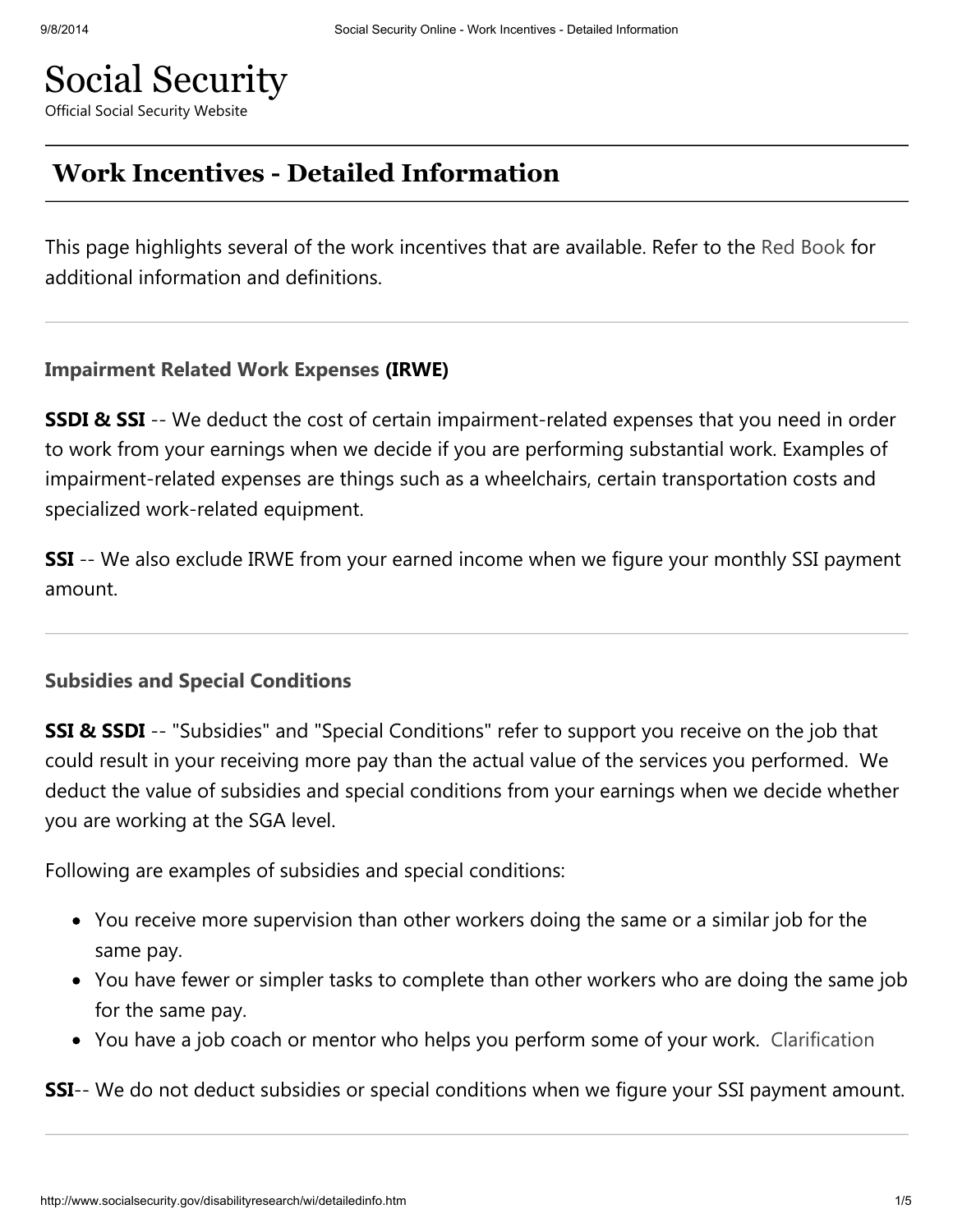#### Unincurred Business Expense

SSI & SSDI -- "Unincurred business expenses" refers to self-employment business support that someone provides to you at no cost. In deciding whether you are working at the SGA level, we deduct unincurred business expenses from your net earnings from self-employment. Examples of unincurred business expenses are (1) a Vocational rehabilitation agency gives you a computer that is used in a graphic arts business; and (2) a friend works for your business as unpaid help.

For an item or service to qualify as an unincurred business expense:

- It must be an item or service that the IRS would allow as a legitimate business expense if you had paid for it; and
- Someone other than you must have paid for it.

One way to identify an unincurred business expense is that the Internal Revenue Service (IRS) does not allow you to deduct the cost for income tax purposes because someone gave you the item or services.

**SSI** -- We do not deduct unincurred business expenses from earnings when we figure your SSI payment amount.

## Unsuccessful Work Attempt

SSDI & SSI -- An unsuccessful work attempt is an effort by a disabled individual to do substantial work that either stopped or produced earnings below the Substantial Gainful Activity level after 6 months or less because of:

- The individual's disabling condition, or
- elimination of the special services or assistance that the individual needed in order to work.

**SSI** -- Unsuccessful work attempts are not factors when we calculate your SSI payment amount.

# Continued Payment Under a Vocational Rehabilitation Program (also known as Section 301 Payments)

**SSDI & SSI** -- If you medically recover and no longer meet SSA's definition of disability, your monthly payments can continue if you are actively participating in an approved VR program that is expected to help you become self-supporting. Your monthly SSDI and/or SSI Payments can continue until you complete the program.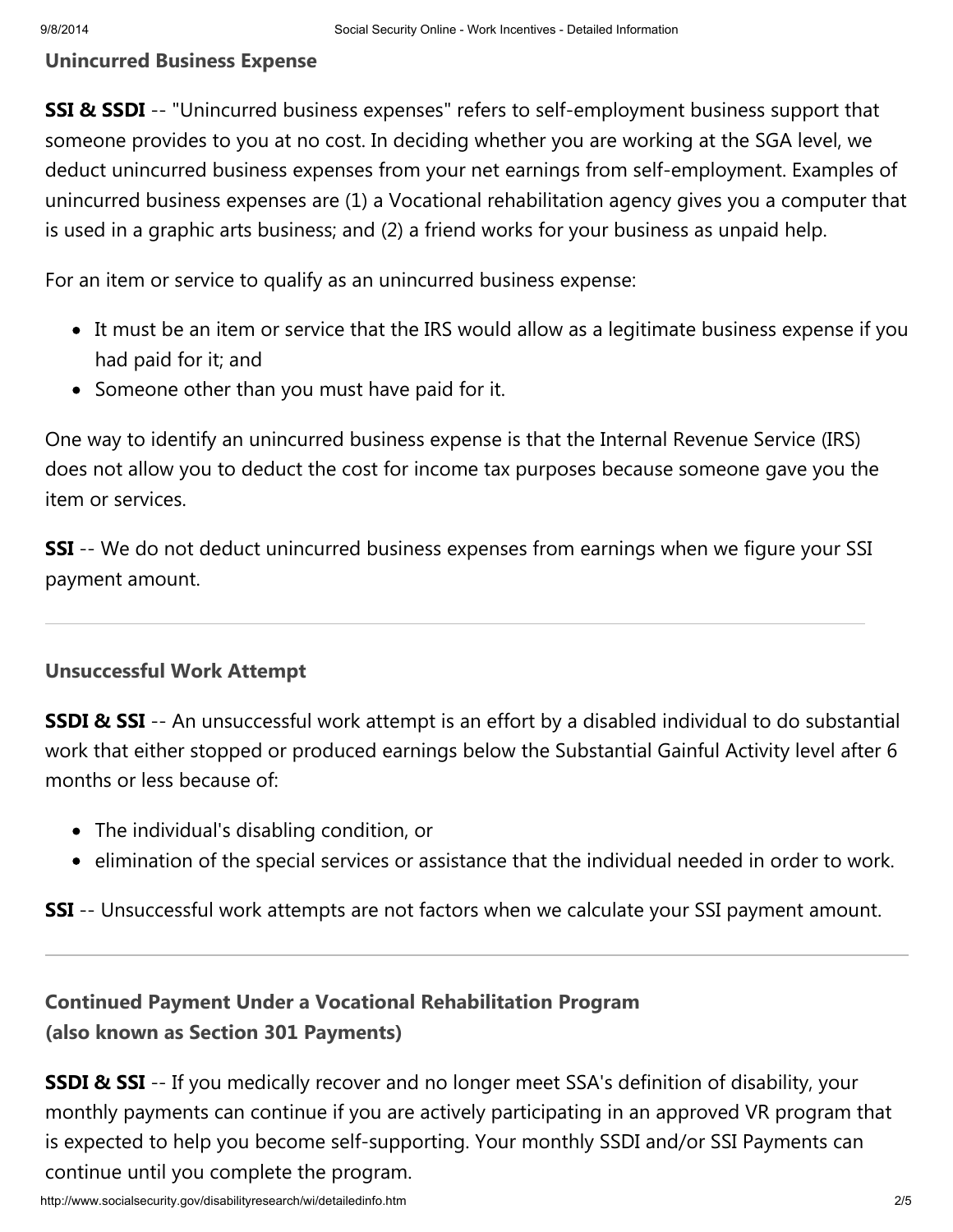#### Trial Work Period

**SSDI** -- The trial work period allows you to test your ability to work for at least 9 months. During your trial work period, you will receive your full disability benefit regardless of how much you earn as long as your work activity has been reported and you continue to have a disabling impairment. The 9 months does not need to be consecutive and your trial work period will last until you accumulate 9 months within a rolling 60-month period. Certain other rules apply.

#### Extended Period of Eligibility

**SSDI** -- If your disability benefits stop after successfully completing the trial work period because you worked at the substantial gainful activity (SGA) level, we can automatically reinstate your benefits without a new application for any months in which your earnings drop below the SGA level. This reinstatement period lasts for 36 consecutive months following the end of the trial work period. You must continue to have a disabling impairment in addition to having earnings below the SGA level for that month.

#### Continuation of Medicare Coverage

**SSDI-** Most persons with disabilities who work will continue to receive at least 93 consecutive months of Hospital (Part A); Supplemental Medical Insurance (Part B), if enrolled; and Prescription Drug coverage (Part D), if enrolled, after the 9-month Trial Work Period. You do not pay a premium for Part A. Although cash benefits may cease due to work, you have the assurance of continued health insurance. (93 months is 7 years and 9 months.)

#### Medicare for People with Disabilities Who Work

**SSDI-** After premium-free Medicare coverage ends due to work, some persons who have returned to work may buy continued Medicare coverage, as long as they remain medically disabled. Some persons with low incomes and limited resources may be eligible for state assistance with these costs under various Medicare Savings Programs. Your state Health and Human Services agency makes the determination about whether you qualify for this help.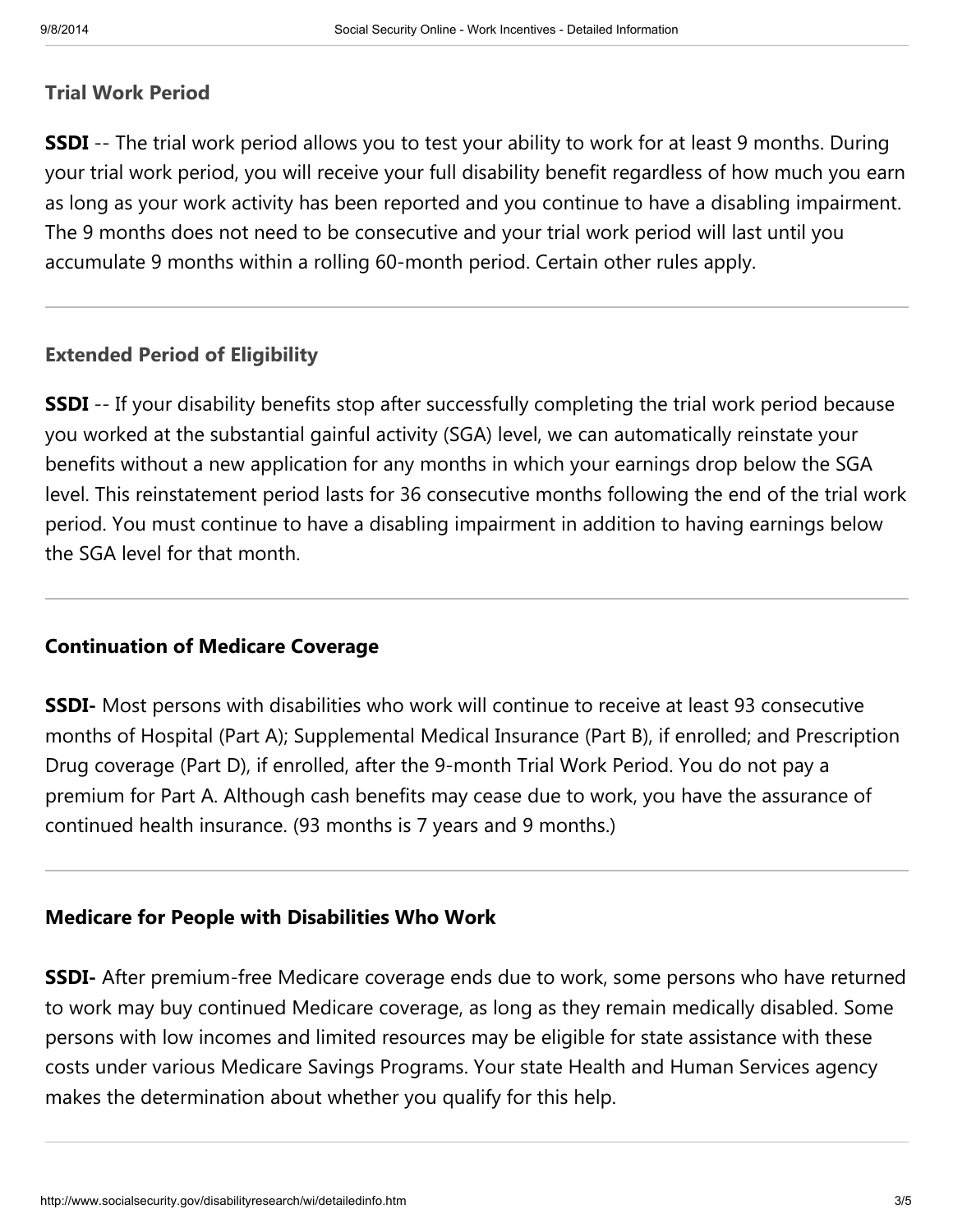#### Earned Income Exclusion

**SSI-** We do not count the first \$65 of the earnings you receive in a month, plus one-half of the remaining earnings. This means that we count less than one-half of your earnings when we figure your SSI payment amount. We apply this exclusion in addition to the \$20 general income exclusion. The \$20 general income exclusion is first applied to any unearned income that you may receive.

# Student Earned Income Exclusion SEIE [video](http://www.yorkcast.com/ssa/2013/student_earned_income.mp4)

**SSI-** If you are under age 22 and regularly attending school, we do not count up to \$1,750 of earned income per month when we figure your SSI payment amount. The maximum yearly exclusion is \$7,060. These amounts are for the year 2014; they may be adjusted each year based on the cost-of-living.

#### Blind Work Expenses

**SSI** -- Earned income that a blind individual uses to meet the expenses of working does not count when we determine SSI eligibility and payment amount. The expenses do not need to be related to blindness and include earned income used to pay income taxes, meals consumed during work hours, transportation costs or guide dog expenses.

#### Plan to Achieve Self-Support (PASS)

**SSI** -- A plan to achieve self-support allows you to use your income and/or things you own to reach a work goal. For example, you can set aside money to go back to school, or to get specialized training for a job or to start a business. Your goal should be a job that allows you to earn enough to reduce or eliminate your need for benefits provided under the Social Security and Supplemental Security Income programs. We don't count the money or resources you set aside under an approved PASS when we decide your initial or continuing eligibility for SSI. Having a PASS may help you qualify for SSI or may increase the amount of your SSI payment.

Plan to Achieve [Self-Support](http://www.socialsecurity.gov/disabilityresearch/wi/pass.htm)